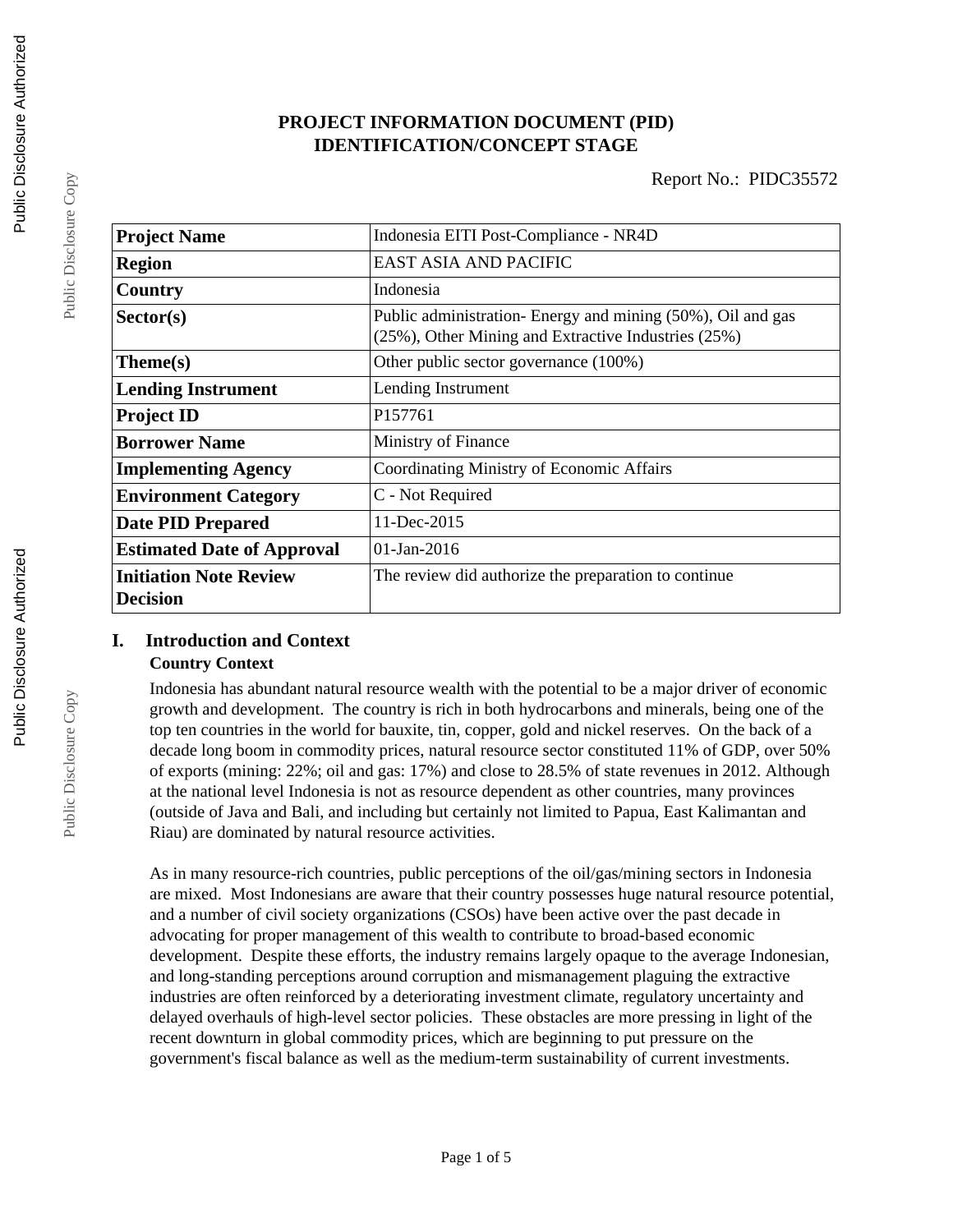Despite the challenging medium-term outlook for commodities, the natural resources sector will remain economically significant in Indonesia. With the end of the boom, putting in place good strategies, reducing policy uncertainty, and enhancing transparency (to reduce the space for rentseeking and corruption) within the natural resource sector will be even more crucial to help convert natural resource wealth into actual investment, collect revenues from the investments, and translate natural resource activities and revenues into desirable sustainable development outcomes.

#### **Sectoral and Institutional Context**

The benefits of Indonesia's participation in the EITI are wide-ranging, particularly given the significant role that the extractive industries play in Indonesia's economy. For the government, the EITI can help to identify leakages in revenue collection, and as well as reinforce the government's commitment to anti-corruption efforts and maintaining a stable and transparent environment for future investments in the sector. For companies, participation in the EITI can help improve the often negative public perceptions of the extractives industry, and build trust between companies and the communities in which they operate. For civil society (NGOs, media, academic institutions, etc.), participation in the EITI can help deepen citizens' understanding of the sector, and stimulate meaningful dialogue on how the country's natural resources are being managed for the benefit of all Indonesian people. In addition to the technical expertise required for this undertaking, a strong public outreach strategy for this effort is critical.

EITI-Indonesia has made significant gains in achieving transparency in its oil, gas and mining sectors over the past five years, and the publication of two EITI Reports covering three fiscal years' worth of extractives data (2009-2011) has benefited citizens, governments and companies alike. These achievements are all the more impressive given the deeply complex makeup of Indonesia's extractives sector and the vast number of stakeholders involved.

## **Relationship to CAS/CPS/CPF**

At the country level, support for EITI-Indonesia contributes to several of the World Bank's broader goals outlined in the Country Partnership Framework for FY16-FY20.

Under Engagement Area 2: Energy for All, the CPF identifies "strengthening sector governance and sustainability" as one of four focus areas for the energy sector, as well as "enabling policy formation and investment planning in the gas sector" in particular. Beyond financial and revenue data, EITI Reports provide (often for the first time) policymakers across relevant ministries with a consistent and detailed overview of the oil/gas/mining value chain and highlights gaps and weaknesses in sector management, which can in turn inform subsequent technical support programs by the World Bank (and/or other donors) to address them.

EITI-Indonesia will also contribute to Engagement Area 6: Collecting More and Spending Better through its potential impact on strengthening budget monitoring and oversight at both the national and sub-national levels. In particular, EITI-Indonesia will support WBG's aims of "(i) supporting the revision of selective tax policies (ii) greater effectiveness and efficiency of tax compliance management through a move to a risk-based approach to compliance management; (iii) strengthening and mainstreaming non-tax revenue administration (e.g. mining non-tax)."

# **II. Project Development Objective(s)**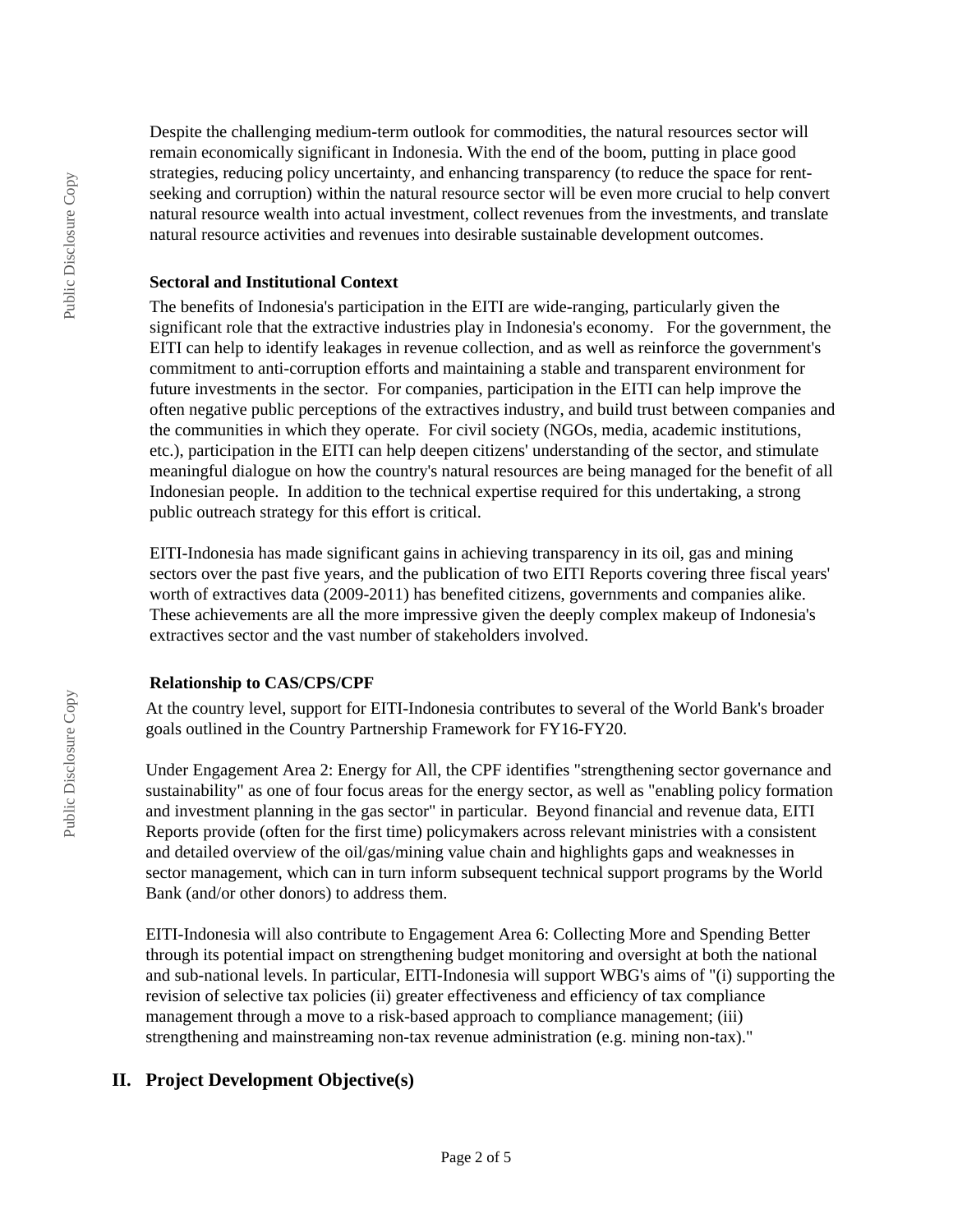#### **Proposed Development Objective(s)**

The objective of the Project is to support the Government of Indonesia's efforts to increase transparency in the oil, gas, and mining sectors, particularly through maintenance of its EITI compliant status.

#### **Key Results**

The key results of the proposed grant will be a well-functioning and fully capacitated National Secretariat and Multi-Stakeholder Group capable of meeting the minimum standards for compliance with the EITI Standard, and an expanded ability of stakeholders (within government and civil society) to understand and use the findings of future EITI Reports.

These results will be measured in terms of the following:

a) Production and publication of the 2014 EITI Report (fourth report) by the end of 2016;

b) Transition to full, sustainable GOI financing, management and execution of EITI starting 2018;

c) Outreach and capacity building activities for relevant stakeholders to understand and use findings and recommendations from the 2014 and 2015 EITI Reports.

## **III. Preliminary Description**

#### **Concept Description**

Two previous grants to support EITI implementation were provided to the Coordinating Ministry for Economic Affairs (CMEA) from the Global EITI MDTF (managed by SEGOM/E&E) for a total of \$2,100,000 since 2011. The grants have been financing core requirements for EITI implementation in Indonesia, i.e. staffing and operations of the National Secretariat, production of the annual EITI Report by Reconciler/ Independent Administrator, and communication and outreach activities to publicize findings and recommendations from the Reports. Current grant (TF014993) implementation status is Moderately Satisfactory and is scheduled to be closed at the end of this year. It cannot be extended as its parent TF, the Global EITI MDTF (TF053509) is also closing.

Under the support of the MDTF grants, Indonesia successfully established EITI implementation mechanism as defined per the 2010 Presidential Regulation and published two EITI Reports covering the fiscal years 2009-2011. While Indonesia was declared EITI compliant in October 2014, the EITI Board subsequently suspended Indonesia in February 2015, due to delays in publishing the 2012 Report by end-2014. Currently, work is underway to produce the third EITI Report covering 2012-2013 by end-2015, implementing the expanded EITI Standard for the first time. The Implementation schedule is on track to deliver the Report on time, and the temporary suspension status is expected to be lifted. Going forward, EITI Reports will be published annually.

In response to the GOI request, a third and final grant is proposed to support the transition to pure government financing, management and execution of EITI. Such a transition grant was part of the original DFATD contribution to the ID-EITI Trust Fund (TF072080), while the original proposal had been for the ID-EITI TF to finance the transition year in 2015, with full government management expected to start in 2016. Grant funds were allocated for this purpose, but this had been postponed as previous grants had not been disbursed fully and could finance EITI implementation activities through 2015, such as production of the 2012-2013 Report (third report). The government is not ready to take over the full financing of EITI in 2016, and the new grant is proposed to bridge the transition period. Continued Bank support in 2016 is also recommended, as Indonesia will be undergoing second validation in 2017, and timeliness and quality of the 2014 EITI Report (fourth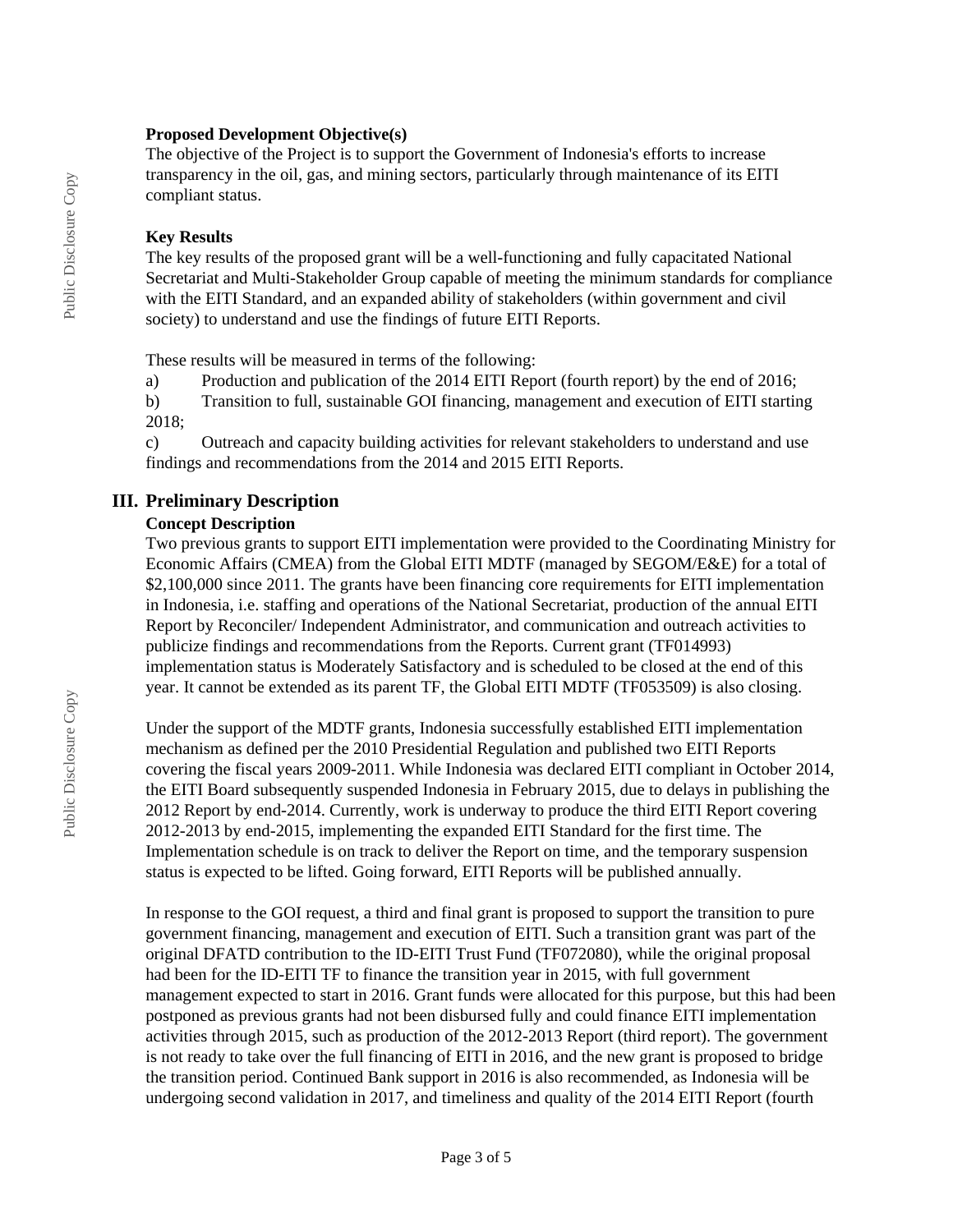report) are critical. The grant is proposed at a reduced amount than previous grants (\$440,000 for two-years) to ensure increased government financing already starts in 2016.

The grant will finance the following activities:

Activity 1) Implementation of the Extractive Industries Transparency Initiative in Indonesia - measured by the publication of the 2014 EITI Report in 2016, and a successful re-validation of EITI-Indonesia in 2017;

Activity 2) Complete the transition to full Government of Indonesia management, financing and execution of EITI -- measured by training of key staff and MSG members to fulfill their duties, and percentage total funding from Government (currently 15%);

Activity 3) Support the outreach activities of EITI to Indonesia to increase information available to stakeholders and their capacity to understand and use the information -- measured by # of public socialization/training events around EITI and natural resources governance-related themes, and quantitative measures of media exposure.

## **IV. Safeguard Policies that Might Apply**

| <b>Safeguard Policies Triggered by the Project</b> | Yes | N <sub>0</sub>            | TBD |
|----------------------------------------------------|-----|---------------------------|-----|
| Environmental Assessment OP/BP 4.01                |     | x                         |     |
| Natural Habitats OP/BP 4.04                        |     | ×                         |     |
| Forests OP/BP 4.36                                 |     | X                         |     |
| Pest Management OP 4.09                            |     | X                         |     |
| Physical Cultural Resources OP/BP 4.11             |     | $\boldsymbol{\mathsf{x}}$ |     |
| Indigenous Peoples OP/BP 4.10                      |     | X                         |     |
| Involuntary Resettlement OP/BP 4.12                |     | x                         |     |
| Safety of Dams OP/BP 4.37                          |     | x                         |     |
| Projects on International Waterways OP/BP 7.50     |     | ×                         |     |
| Projects in Disputed Areas OP/BP 7.60              |     | ×                         |     |

## **V. Financing** *(in USD Million)*

| Total Project Cost:                                 | 0.44 | Total Bank Financing: 0 |  |
|-----------------------------------------------------|------|-------------------------|--|
| <b>Financing Gap:</b>                               |      |                         |  |
| <b>Financing Source</b>                             |      | Amount                  |  |
| Indonesia Natural Resources for Development Program |      | 0.44 I                  |  |

## **VI. Contact point**

## **World Bank**

Contact: Noriko Toyoda Title: Senior Governance Specialist Tel: 5781+3293 / Email: ntoyoda@worldbank.org

## **Borrower/Client/Recipient**